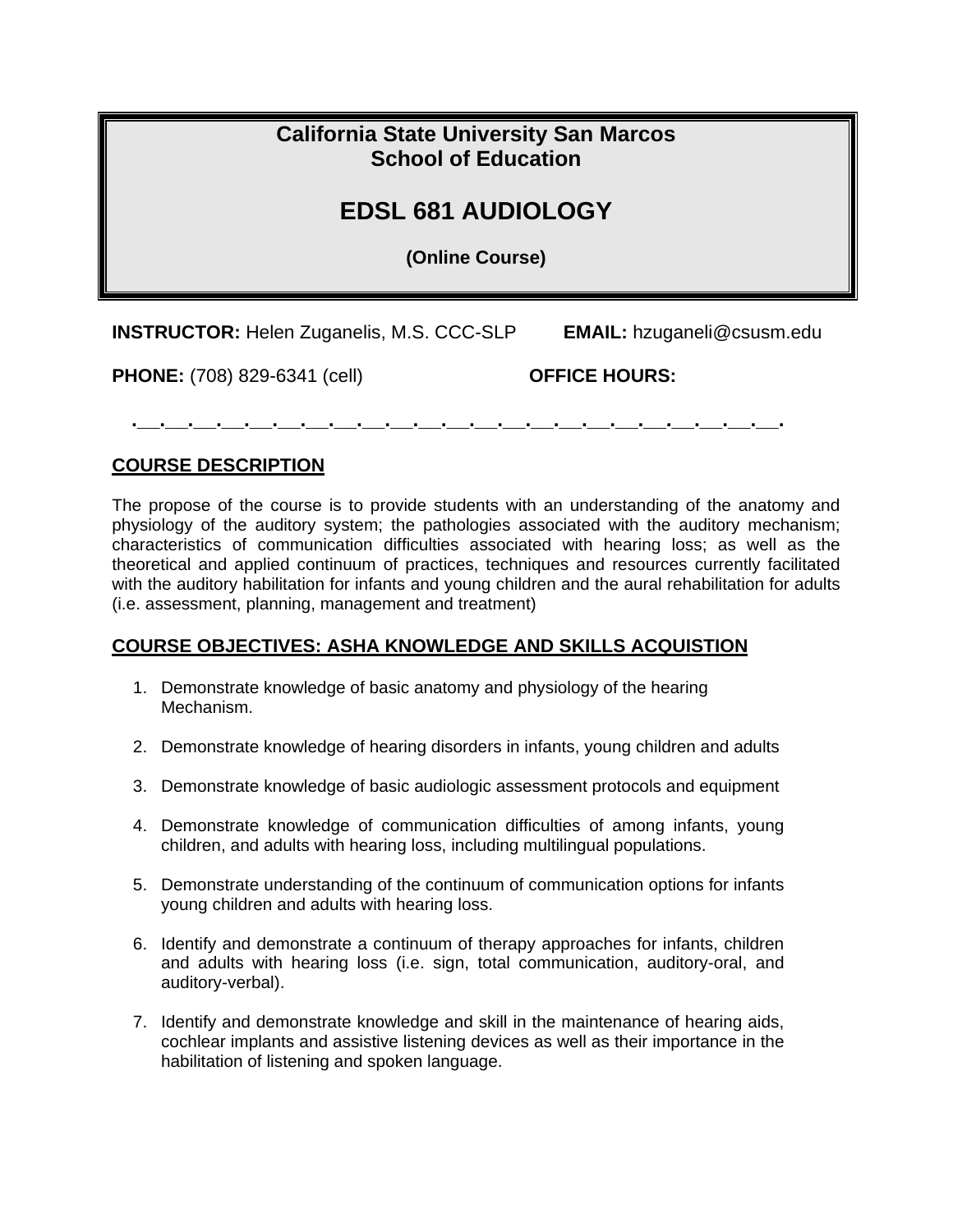- 8. Demonstrate diagnostic knowledge and skill in the assessment of communication for infants, children and adults hearing loss (i.e. auditory development; speech and language development).
- 9. Demonstrate understanding and skill in designing and planning intervention objectives for aural habilitation for infants and children and aural rehabilitation of adults, including auditory skill development
- 10. Demonstrate understanding and skill in designing and/or providing parent education materials for families and/or clients with hearing loss.

#### **REQUIRED READINGS:**

Various articles and/or handouts from peer-reviewed journals will be provided for students by the instructor.

#### **RECOMMENDED READINGS:**

Caraway, Teresa, and K. Todd Houston. *Auditory Verbal Practice: Teaching Spoken Language through Listening.* San Diego, Plural Publishing, 2012. Print

Cole, Elizabeth, and Carol Flexer. *Children with Hearing Loss: Developing Listening and Talking, Birth to Six.* San Diego: Plural Publishing, 2010. Print.

Hull, Raymond. *Aural Rehabilitation: Serving Children & Adults.* 4<sup>th</sup> Edition, San Diego: Singular Publishing, 2000. Print.

Miller, Maurice, and Jerome Schein. *Hearing Disorders Handbook.* San Diego: Plural Publishing, 2008.Print.

Tye-Murray, Nancy, *Foundations of Aural Rehabilitation: Children, Adults, and their Family Members.* Albany: Delmar Publishing, 2008. Print.

#### **COURSE ASSIGNMENTS – See revised schedule on page 10**

All assignments are due on the dates indicated. Assignments must be typewritten/word processed, double-spaced and with standard margins. It is expected that all assignments will reflect university-level composition and exposition. Use of electronic spelling and grammar checking is encouraged. Your writing should follow APA format, as appropriate. The Writing Center is available for support (Kellogg Library 1103).

*In Class Quizzes:* Each student will complete 3 short quizzes on the following topics: anatomy and physiology of the auditory mechanism; audiological testing procedures; types of hearing loss and its impact on communication abilities; amplification devices and assisted listening devices.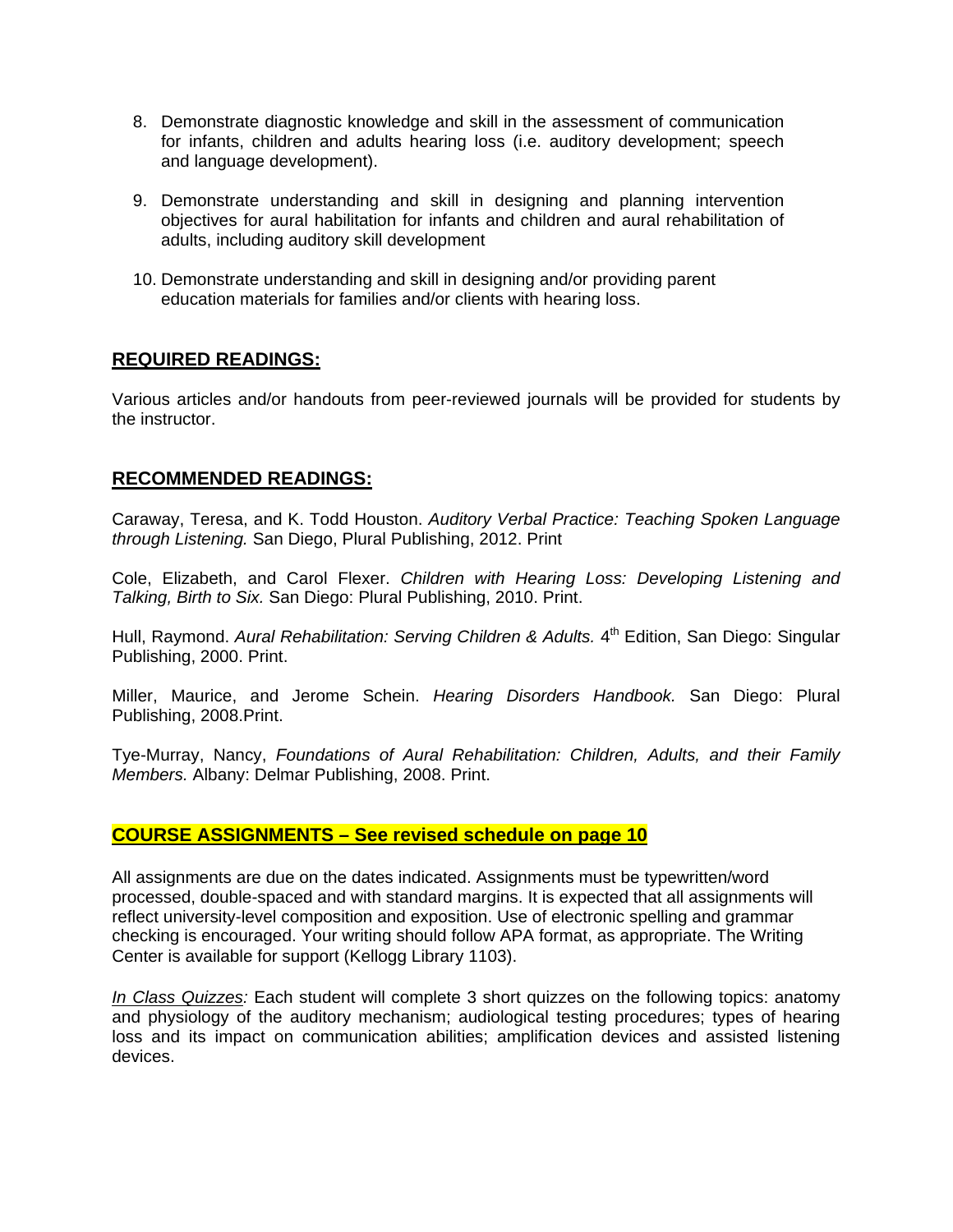*Hearing Disorder Presentation &* Handout: Students will collaborate and create a 10-15 minute presentation on a selected hearing disorder. Further details will be provided.

*Parent Handout:* Students will design and create at least 2 different parent handouts providing specific parent education pertaining information, a technique, and/or strategy used with infants, children and/or adults with hearing loss. Further details will be provided.

*Case Study Profile*: Students will receive a specific case study in which they will be asked to complete an aural rehabilitation profile which includes audiological review, speech-language assessment profile; intervention objectives; therapy plans and suggested activities. Further details will be provided.

*Resource Folder*: Students will design and compile a resource folder of research articles, provided handouts and parent education for children and adults with hearing loss. Further details will be provided.

*Comprehensive Final Exam*: Students will complete a final exam containing information from the course and one case study. Further details will be provided

*Non-graded Assignments*: Students will be asked to engage and/or complete several small assignments in class. These assignments and/or activities will not receive a grade however they will count towards participation.

#### **School of Education Attendance Policy**

Due to the dynamic and interactive nature of courses in the School of Education, all students are expected to attend all classes and participate actively. At a minimum, students must attend more than 80% of class time, or s/he may not receive a passing grade for the course at the discretion of the instructor. Individual instructors may adopt more stringent attendance requirements. Should the student have extenuating circumstances, s/he should contact the instructor as soon as possible. *(Adopted by the COE Governance Community, December, 1997).* 

#### **Students with Disabilities Requiring Reasonable Accommodations**

Students with disabilities who require reasonable accommodations must be approved for services by providing appropriate and recent documentation to the Office of Disable Student Services (DSS). This office is located in Craven Hall 4300, and can be contacted by phone at (760) 750-4905, or TTY (760) 750-4909. Students authorized by DSS to receive reasonable accommodations should meet with their instructor during office hours or, in order to ensure confidentiality, in a more private setting.

#### **Grading Standards**

Consistent with requirements set forth by the School of Education and the Office of Graduate Studies and Research, the minimal acceptable grade for passing a course in the ComDis Program is a B. A review of the student's performance will need to be conducted should s/he earn less than a B in any course. Please note that CSUSM requires graduate students to maintain a cumulative GPA in all coursework towards the MA of 3.0. Should your GPA all below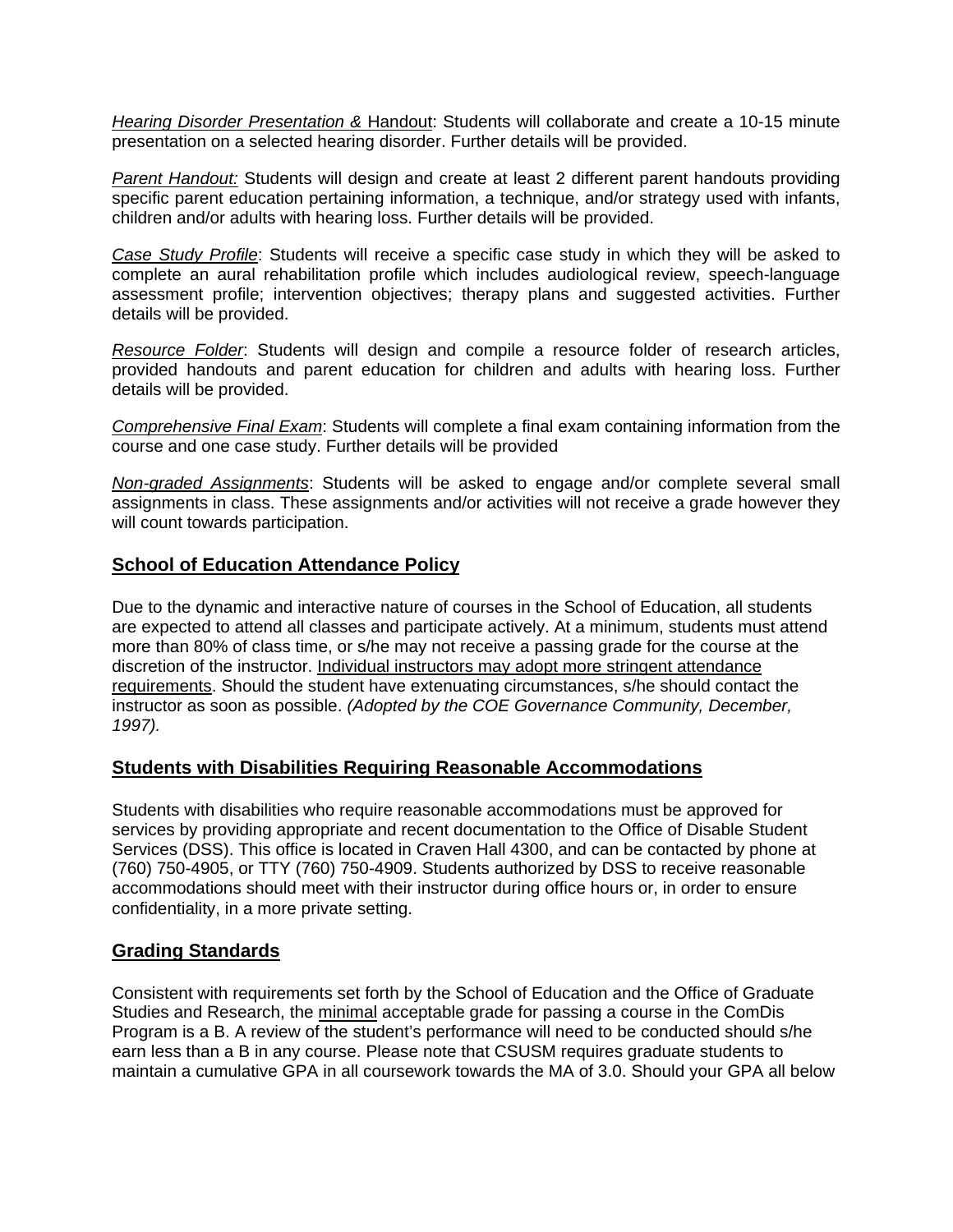a 3.0, you will be placed on Academic Probation and you will have one semester to bring your GPA back above a 3.0 or you will be disqualified from the program.

Students need to pass all graded assignments with a B or better to demonstrate acquisition of skills and knowledge towards meeting the standards for practice. Students may be offered an opportunity to redo/retake a single assignment at the instructor's discretion. Any assignment requiring a make-up will receive a 20% reduction in possible points for that assignment. If a student receives less than a B on the makeup, or receives less than a B on more than one assignment, the student will be obligated to repeat the course. Please note that CSUSM only allows for two courses to be retaken at the MA level. Should you earn less than a B in more than two courses, you will be disqualified from the program. Make-ups are intended to offer a second opportunity for students to demonstrate competence on important standards so as to avoid academic probation. Make-ups are not intended to improve grades or GPA. Please be advised that each student is expected to operate in a professional manner and present her/his best work the first time. Make-ups need to be scheduled within 1 week of receipt of the 'failed' grade.

Any scholarly, professional writing assignment will be subjected to grading based on the Communicative Sciences and Disorders Graduate Writing Assessment Rubric. All writing assignments must be submitted in both hard copy AND through the Cougar Courses container. You will be expected to adhere to the Academic Honesty Policy and use APA style referencing in all professional writing.

#### **Letter grade (percentage total points)**

| $A = 93$ and above   | $A = 90.00 - 92.99$ |                  |
|----------------------|---------------------|------------------|
| $B+ = 88.00 - 89.99$ | $B = 83 - 87.99$    | $B = 80 - 82.99$ |
| $C+=78.00-79.99$     | $C = 73-77.99$      | $C = 70 - 72.99$ |
| $D+ = 68.00-69.99$   | $D = 63 - 67.99$    | $D = 60 - 62.99$ |

 $F - 59.99$  and below

 Assessment Rubric are graded on a 4 point scale. The conversion is as follows: Assignments graded on the Communicative Sciences and Disorders Graduate Writing

 $4 = A = 95$  points = exceeds standards

 $3 = B = 85$  points = meets standards

2 = C = 75 points = approaching, but does not meet standards<br>1 = D = 65 points = fails to meet standards

Students are expected to turn all work in when it is due. Work submitted late, but within one week of the due date will be reduced by one letter grade. Work received over one week late receives no credit. Your work will be graded on both content (detail, logic, synthesis of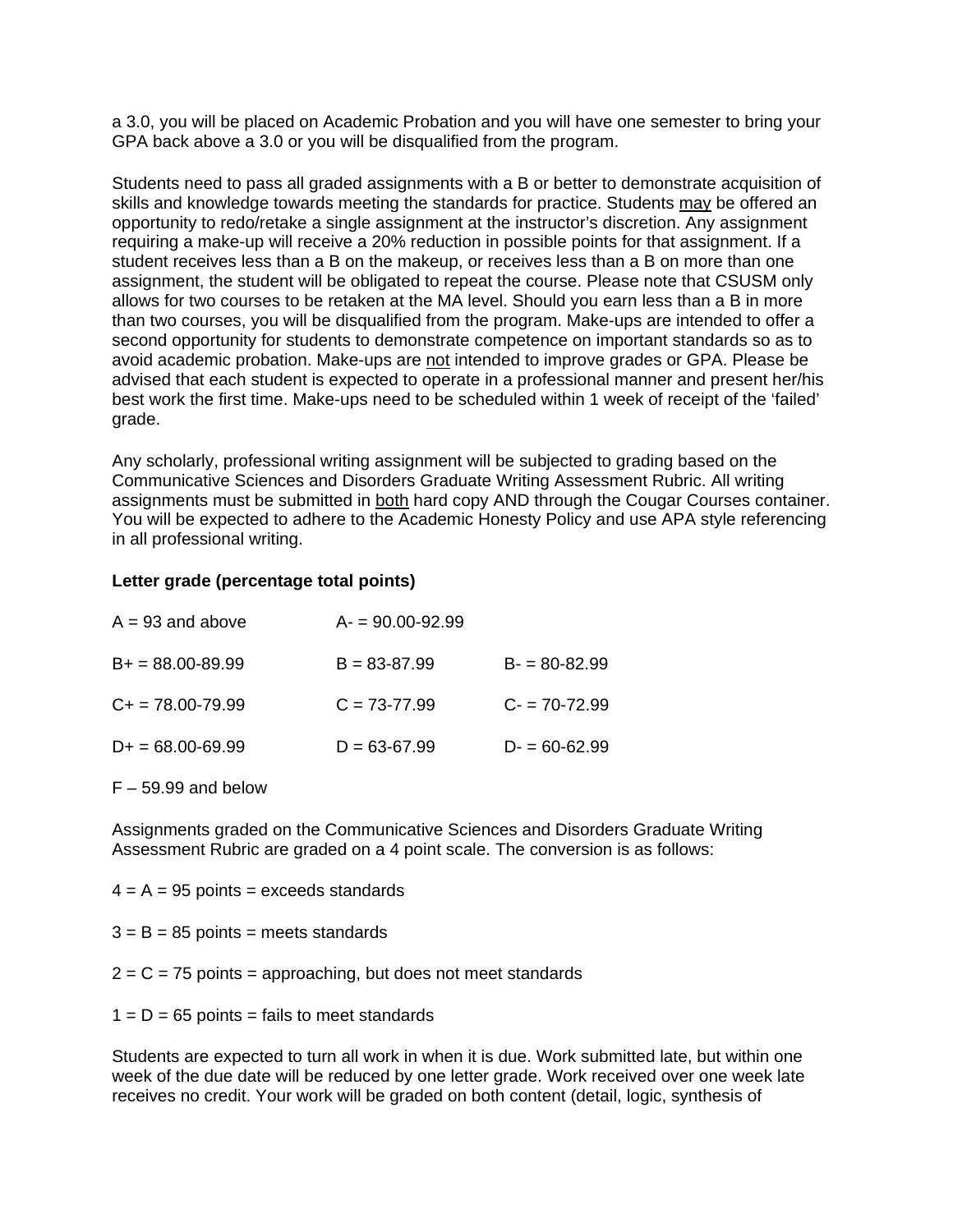information, depth of analysis, etc) and mechanics (grammar, syntax, spelling, format, uniformity of citations, etc). You are entering into a professional career that requires mastery of the written language. You will be graded on such.

#### **All University Writing Requirement**

Every course at the university must have a writing requirement of at least 2500 words. Your Case Study Profile will be used to satisfy this requirement.

#### **CSUSM Academic Honesty Policy**

source and be punctuated with quotation marks. "Students will be expected to adhere to standards of academic honesty and integrity, as outlined in the Student Academic Honesty Policy. All written work and oral presentation assignments must be original work. All ideas/materials that are borrowed from other sources must have appropriate references to the original sources. Any quoted material should give credit to the

Students are responsible for honest completion of their work including examinations. There will be no tolerance for infractions. If you believe there has been an infraction by someone in the class, please bring it to the instructor's attention. The instructor reserves the right to discipline any student for academic dishonesty in accordance with the general rules and regulations of the university. Disciplinary action may include the lowering of grades and/or the assignment of a failing grade for an exam, assignment, or the class as a whole."

 University level may include suspension or expulsion from the University. Incidents of Academic Dishonesty will be reported to the Dean of Students. Sanctions at the

#### **Plagiarism:**

As an educator, it is expected that each student will do his/her own work, and contribute equally to group projects and processes. Plagiarism or cheating is unacceptable under any circumstances. If you are in doubt about whether your work is paraphrased or plagiarized see the Plagiarism Prevention for Students website http://library.csusm.edu/plagiarism/index.html. If there are questions about academic honesty, please consult the University catalog.

#### **Electronic Communication Protocol:**

Electronic correspondence is a part of your professional interactions. If you need to contact the instructor, e-mail is often the easiest way to do so. It is my intention to respond to all received emails in a timely manner. Please be reminded that e-mail and on-line discussions are a very specific form of communication, with their own nuances and etiquette. For instance, electronic messages sent in all upper case (or lower case) letters, major typos, or slang, often communicate more than the sender originally intended. With that said, please be mindful of all e-mail and on-line discussion messages you send to your colleagues, to faculty members in the School of Education, or to persons within the greater educational community. All electronic messages should be crafted with professionalism and care.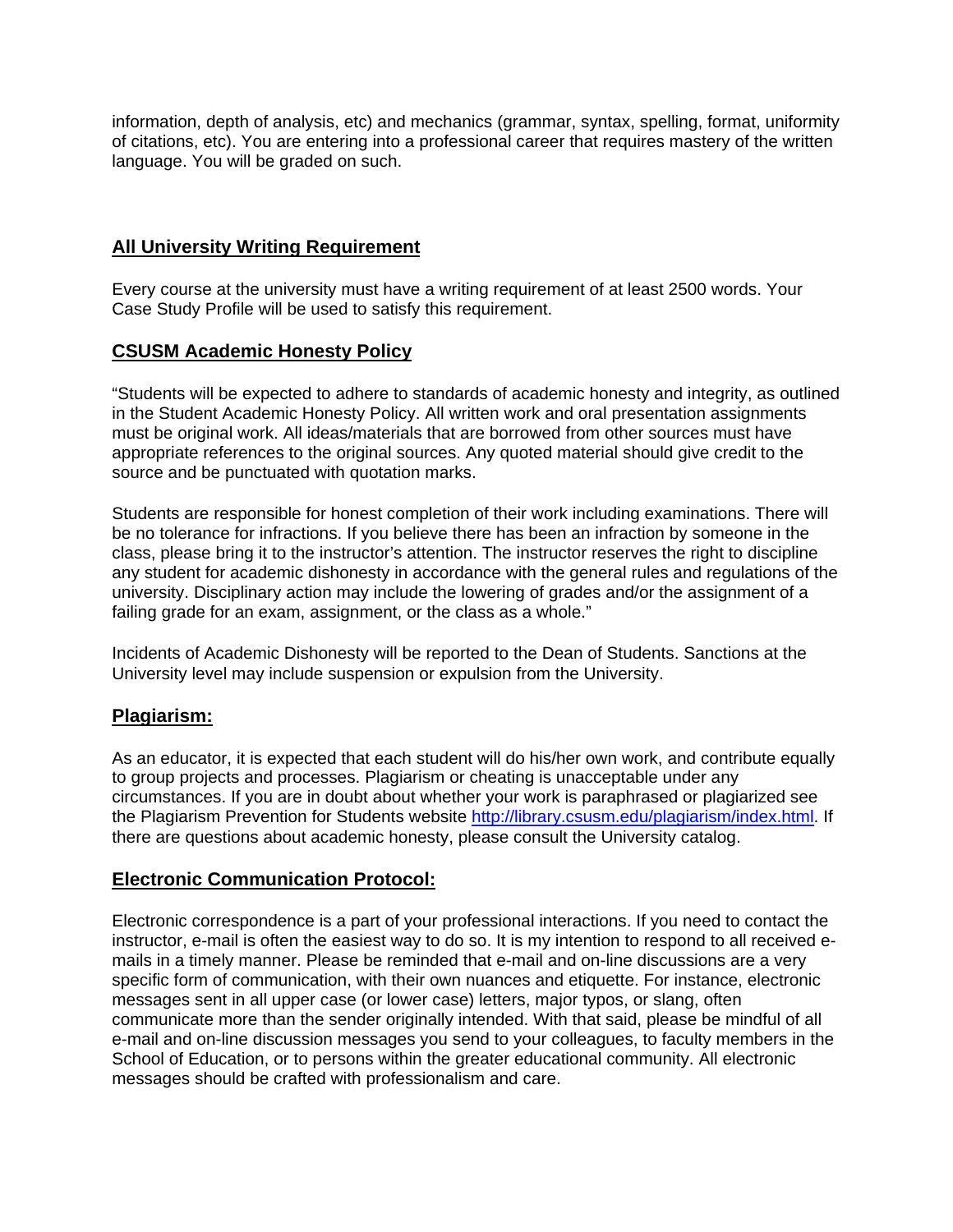#### **PROFESSIONAL AND ADMINISTRATIVE REQUIREMENTS**

- 1. "Person-first" language (e.g., "student with profound hearing loss" rather than "hearing impaired student" must be used throughout all written and oral assignments and discussions.
- 2. All written documents must be typed. Keep an electronic copy of all of your work. You will want these for your records and for potential future portfolio entries.
- 3. Complete and hand in all assignments on the due dates for full credit. If you have extraordinary circumstances that impact completion of your assignments, please inform the instructor. Any time that you have questions or concerns, please contact the instructor immediately.
- 4. Participate actively in class discussions and group activities and demonstrate positive interpersonal skills with classmates, the instructors, and guests.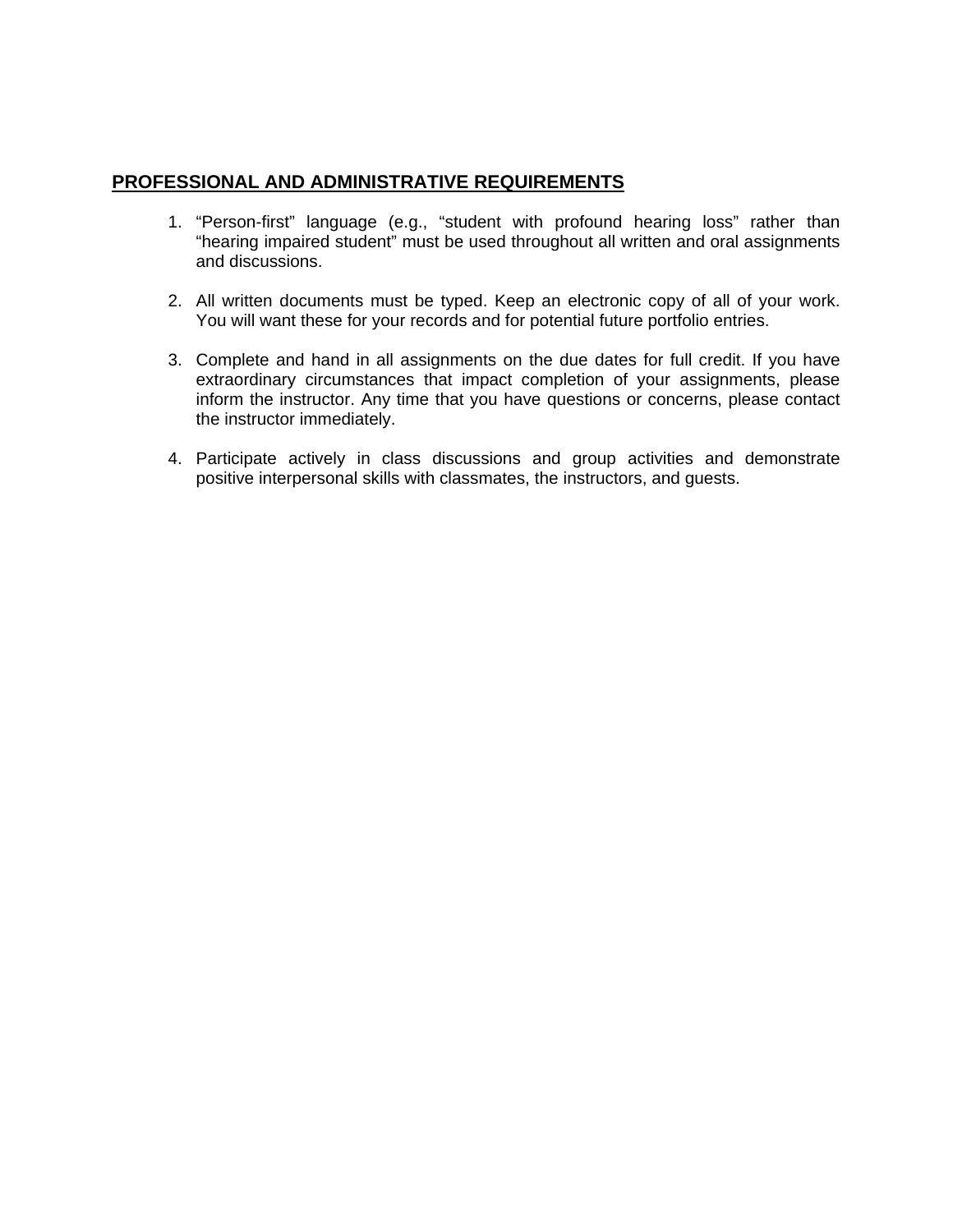## **RSE SCHEDULE (see revised schedule below)**

| <b>Date</b>                 | <b>Topic</b>                                                                                                                                                    | <b>Assignment</b>                                            |
|-----------------------------|-----------------------------------------------------------------------------------------------------------------------------------------------------------------|--------------------------------------------------------------|
| <b>CLASS 1: January 24</b>  | <b>Intro to Course</b><br><b>What is Hearing Loss?</b><br><b>What is Aural Rehabilitation?</b><br><b>Hearing Basics: Anatomy &amp; Physiology</b>               |                                                              |
| <b>CLASS 2: January 31</b>  | <b>Audiological Evaluations</b><br><b>Type &amp; Degree of Hearing Loss</b><br><b>How to Describe an Audiogram</b>                                              | Quiz #1: Anatomy &<br><b>Physiology</b>                      |
| <b>CLASS 3: February 7</b>  | <b>Hearing Loss &amp; Genetics/Syndromes</b><br><b>Hearing Disorders</b>                                                                                        |                                                              |
| <b>CLASS 4: February 14</b> | <b>Hearing Disorders Part 2</b><br><b>Hearing Disorders Presentations</b>                                                                                       | <b>Hearing Disorder</b><br><b>Presentation &amp; Handout</b> |
| <b>CLASS 5: February 21</b> | <b>CLASS CANCELLED</b>                                                                                                                                          |                                                              |
| <b>CLASS 6: February 28</b> | <b>Hearing Aids &amp; Cochlear Implants</b>                                                                                                                     |                                                              |
| <b>CLASS 7: March 6</b>     | <b>Troubleshooting Amplification</b><br>(Hearing Aids & Cochlear Implants)<br><b>Classroom Acoustics: FM Systems &amp;</b><br><b>Assisted Listening Devices</b> |                                                              |
| CLASS 8: March 13           | <b>Continuum of Communication Modes</b><br><b>Deaf Education (Teams &amp; Programs)</b><br><b>Current Trends in the Field of Deafness</b>                       | Quiz #2: Amplification, &<br><b>Listening Devices</b>        |
| <b>NO CLASS: March 20</b>   | <b>Spring Break</b>                                                                                                                                             |                                                              |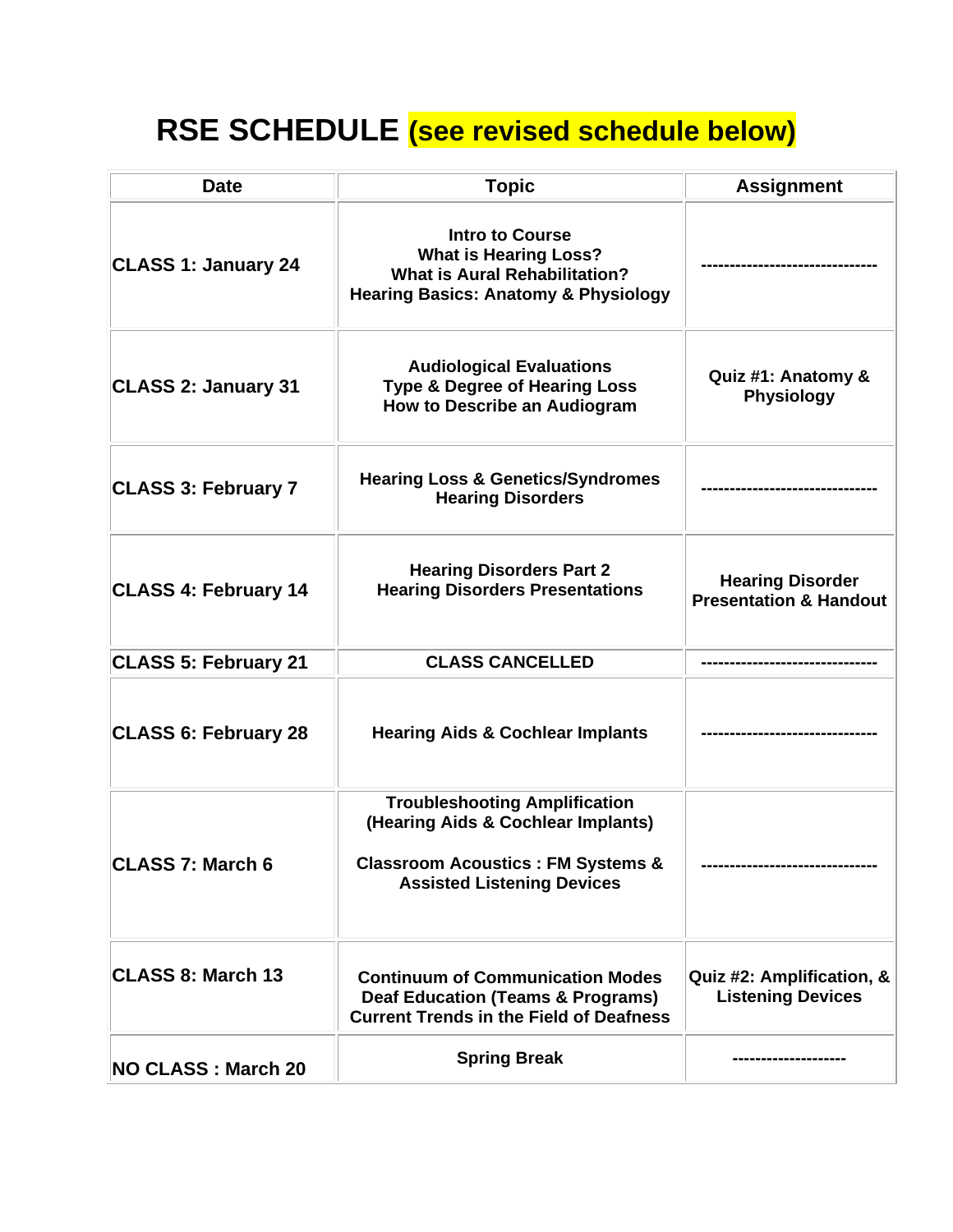| CLASS 9: March 27         | <b>Communication Assessment for Infants,</b><br><b>Children and Adults with Hearing Loss</b>                                                                                         |                            |
|---------------------------|--------------------------------------------------------------------------------------------------------------------------------------------------------------------------------------|----------------------------|
| <b>CLASS 10: April 3</b>  | <b>Continuum of Therapy Approaches</b><br>"Learning to Listen":<br><b>Auditory Training Hierarchy</b><br><b>Auditory, Speech &amp; Language Outcomes</b>                             |                            |
| <b>CLASS 11: April 10</b> | <b>Popular Aural Rehab Programs</b><br><b>Planning a Cohesive Aural Rehab</b><br><b>Session</b><br><b>Techniques to Facilitate Speech &amp;</b><br><b>Language through Listening</b> |                            |
| CLASS 12: April 17        | <b>Designing &amp; Implementing a Cohesive</b><br><b>Aural (Re)Habilitation Session</b><br><b>Parent Education &amp; Counseling</b>                                                  | <b>Parent Handouts</b>     |
| CLASS 13: April 24        | iTherapy; Using iPads with DHH<br><b>Sign Language 101</b>                                                                                                                           |                            |
| CLASS 14: May 1           | <b>Case Study Presentations</b>                                                                                                                                                      | <b>Case Study Profiles</b> |
| CLASS 15: May 8           | <b>iTherapy and Hearing Loss</b>                                                                                                                                                     |                            |
| <b>CLASS 16: May 15</b>   | <b>FINAL EXAMS</b>                                                                                                                                                                   | <b>Resource Folder</b>     |

\*\*\*The Instructor reserves the right to change the Couse Schedule to meet the needs of the students' at any time.\*\*\*\*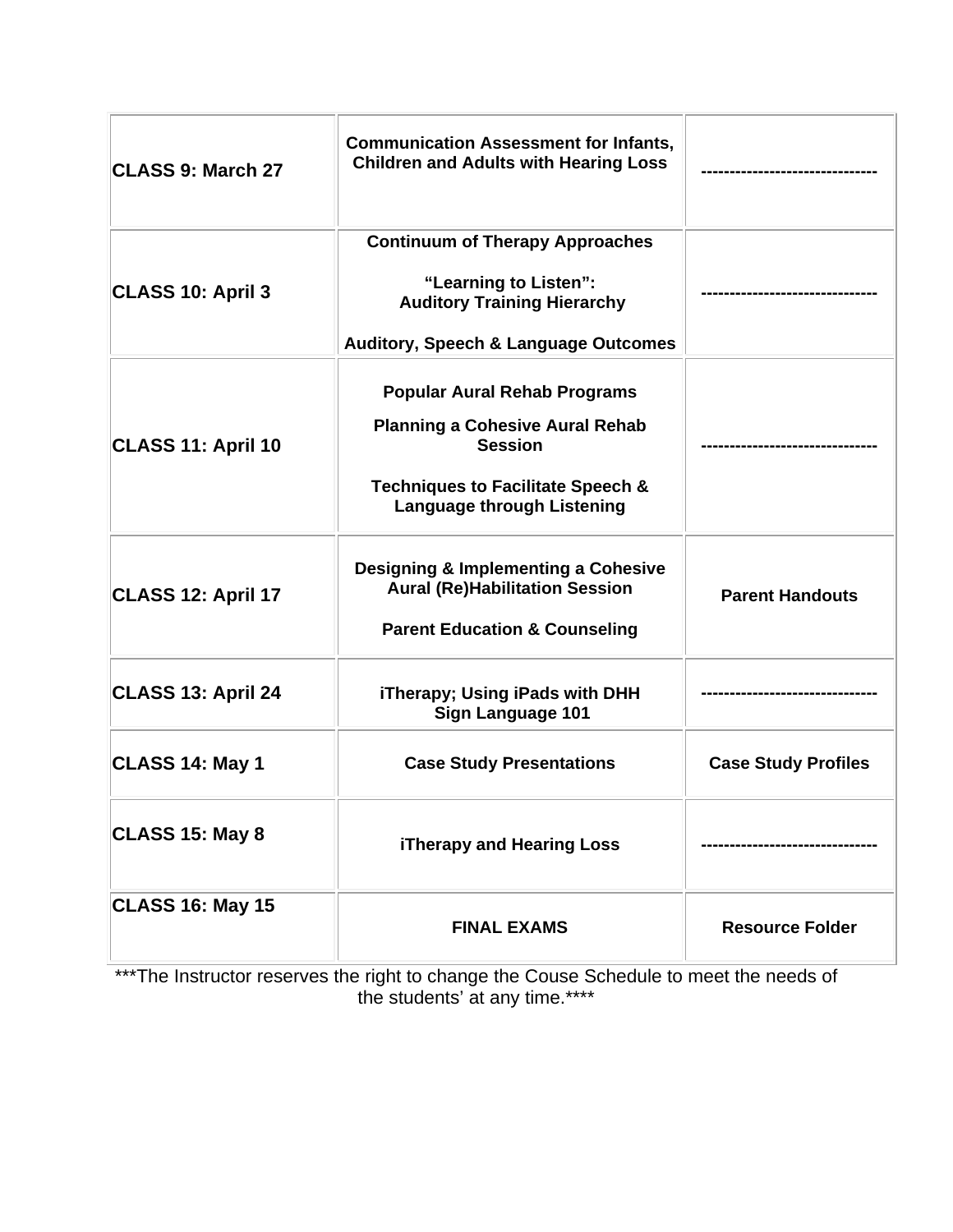# Revised Course Schedule (03/09/12)

## Class Outline:

The topics listed below will be covered each week in the online format. Powerpoints, videos, readings, etc. will be posted on a weekly basis. The dates below will be my target dates to have everything posted to Cougar Courses for your review.

## Week 7: March 6

- Hearing Aids
- Cochlear Implants
- FM Systems

## Week 8: March 13

- Hearing Aids
- Cochlear Implants
- FM Systems

## Week 9: March 20

• Spring Break

## Week 10: March 27

- Speech Acoustics
- Understanding & Using Hearing Test Results

## Week 11: April 3

- Speech Acoustics
- Understanding & Using Hearing Test Results

## Week 12: April 10

- Options in Communication
- Assessment in Pediatric Population

#### Week 13: April 17

- Introduction to Pediatric Auditory/Speech/Language Development
- Aural Habilitation Intervention Strategies

## Week 14: April 24

- Introduction to Pediatric Auditory/Speech/Language Development
- Aural Habilitation Intervention Strategies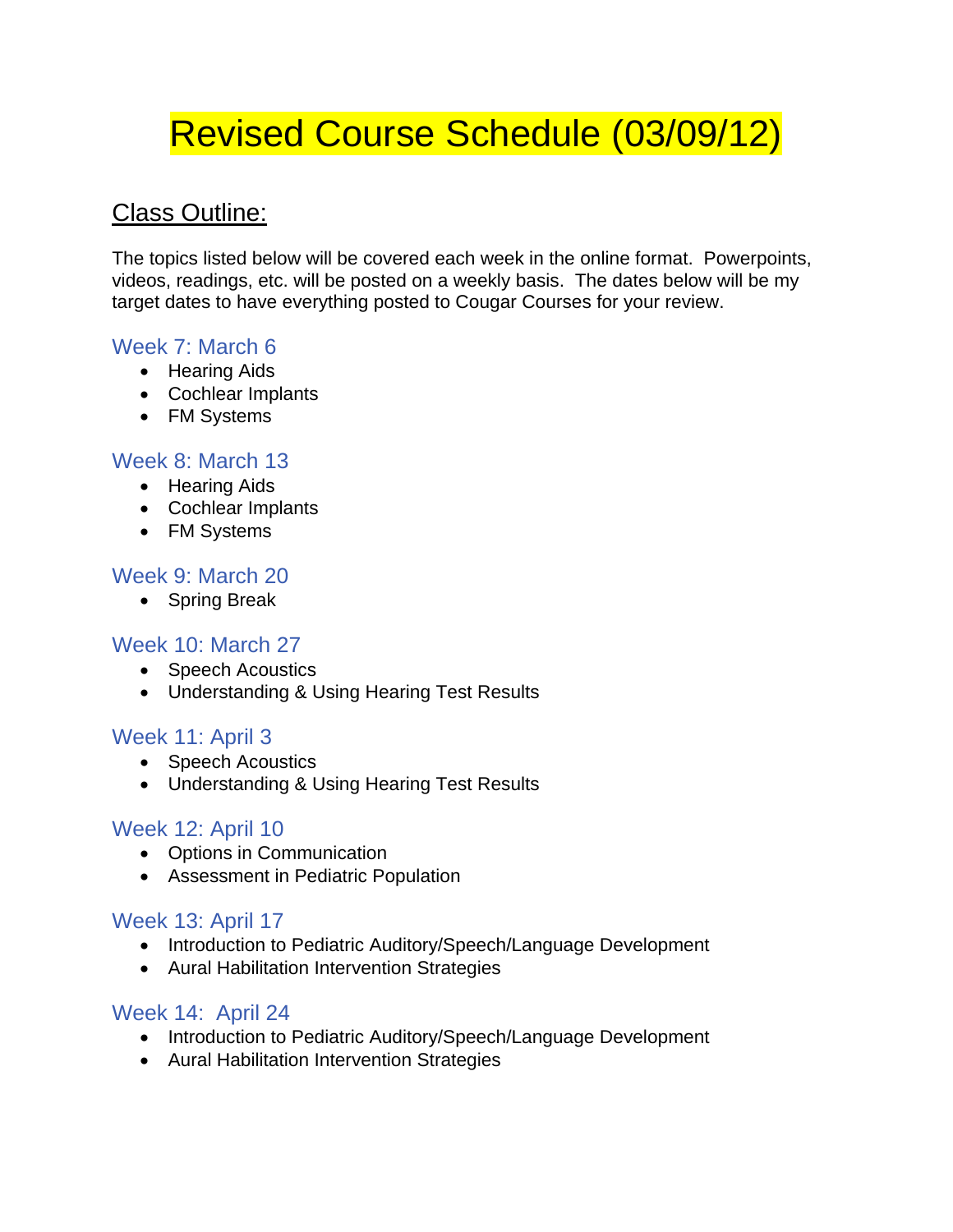#### Week 15: May 1

Aural Rehabilitation for Adults: Assessment & Intervention

#### Week 16: May 8

Aural Rehabilitation for Adults: Assessment & Intervention (continued)

## Week 17: May 15

Final Exam Week

# Revised Assignment Schedule (03/09/12)

## ASSIGNMENTS

Hearing Disorder Presentation and Handout: 100 points Completed Tuesday, February 14, 2012

Ms. Ruiz has graded this assignment and will posting your grades on Cougar Courses.

Initial Reflection Paper: 10 points Due Wednesday, March 14, 2012

During our first week together, please write about your personal experiences, knowledge, understanding, biases, opinions, media influences, etc. about children or adults with hearing impairment and aural (re)habilitation. This paper is open ended. There is no minimum or maximum number of pages to write. Ten points will be given for completion of the assignment.

## Final Reflection Paper: 10 points Due Friday, May 11, 2012

During our last week together, please take out your initial reflection paper. Your final reflection paper will be a follow up to the initial reflection that expresses how your knowledge, experience, understanding, biases, opinions, etc. have changed or remained the same as a result of taking this course. You must cite comments from your initial reflection paper. This paper is open ended. There is no minimum or maximum number of pages to write. Ten points will be given for completion of the assignment.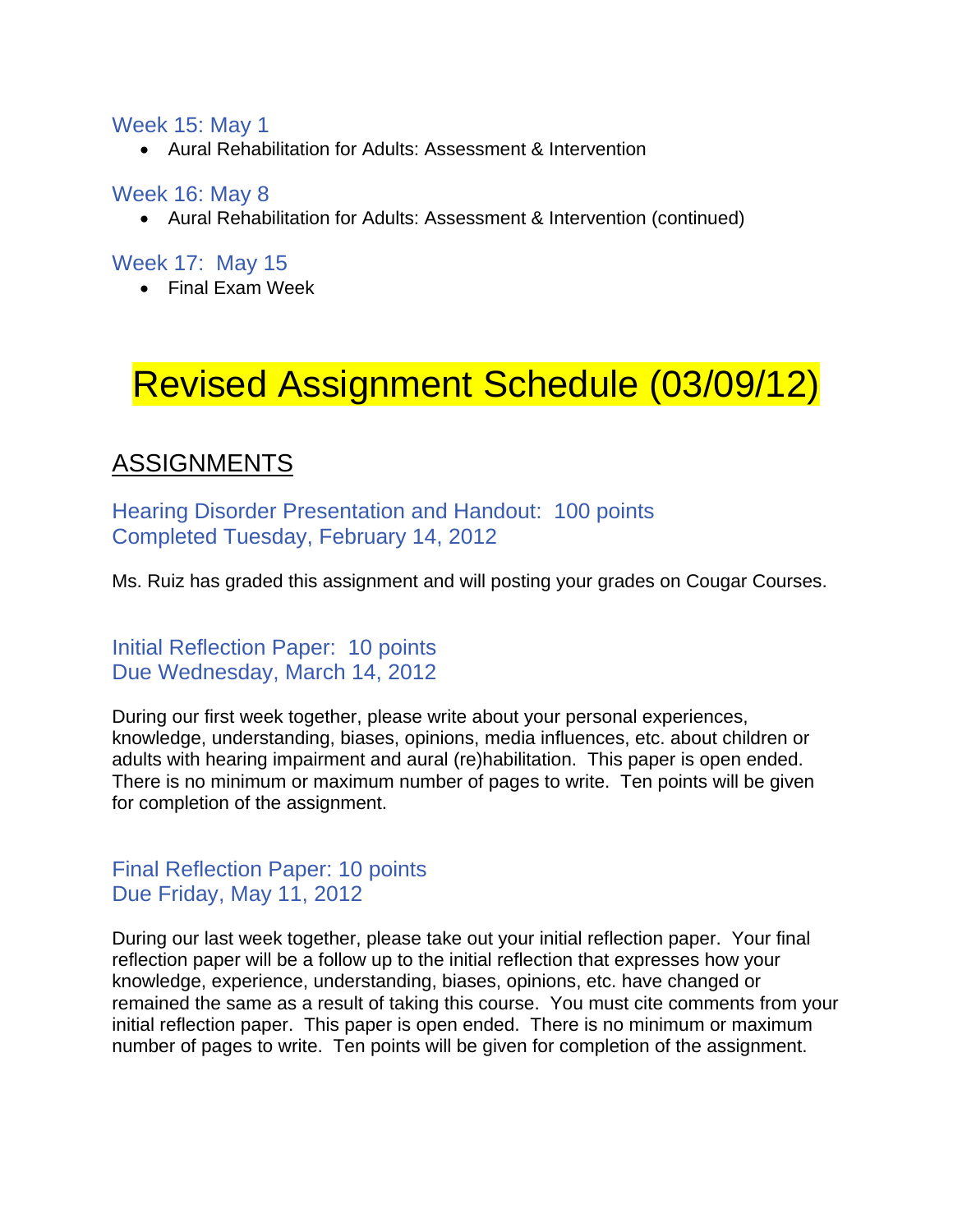## Sound and Fury Initial Reaction Paper: 10 points Due Tuesday, March 27, 2012

You will view a documentary movie titled Sound and fury. Write an initial reaction paper to the movie. This paper will be open ended. There is no minimum or maximum pages to write. Ten points will be given for completion of the assignment.

## Sound and Fury Final Paper: 40 points Due Friday, May 11, 2012

Watch the *Sound and Fury* movie for a second time. You will write a follow up paper to your initial reaction to the movie. After watching the movie, compose a 3-5 page typed (double spaced) write up that will include a summary of the following:

- 1. Discuss how your initial reaction to the movie has changed or remained the same as a result of taking this course. Refer back to your initial paper. (5 pts)
- 2. Cite at least five different parts, lines, or comments made in the movie. Refer back to readings and lecture to demonstrate your deeper understanding of the movie as a more informed student of the field. (25 pts)
- 3. Think about how media affects us and how this movie might affect your clients with hearing loss and the families of children with hearing loss. (5 pts)
- 4. Indicate any questions you may still have or that have come up since watching the movie for the first time. (5 pts)

## Application of Speech Acoustics: 20 points Due Friday, April 13, 2012

During Weeks 10 and 11 you will receive a handout to complete on the application of speech acoustics. You may work on this handout together in groups or you may complete this activity on your own. At a later date, further information will be provided on how to hand in this assignment. Please use the forum to ask questions as you work on this assignment.